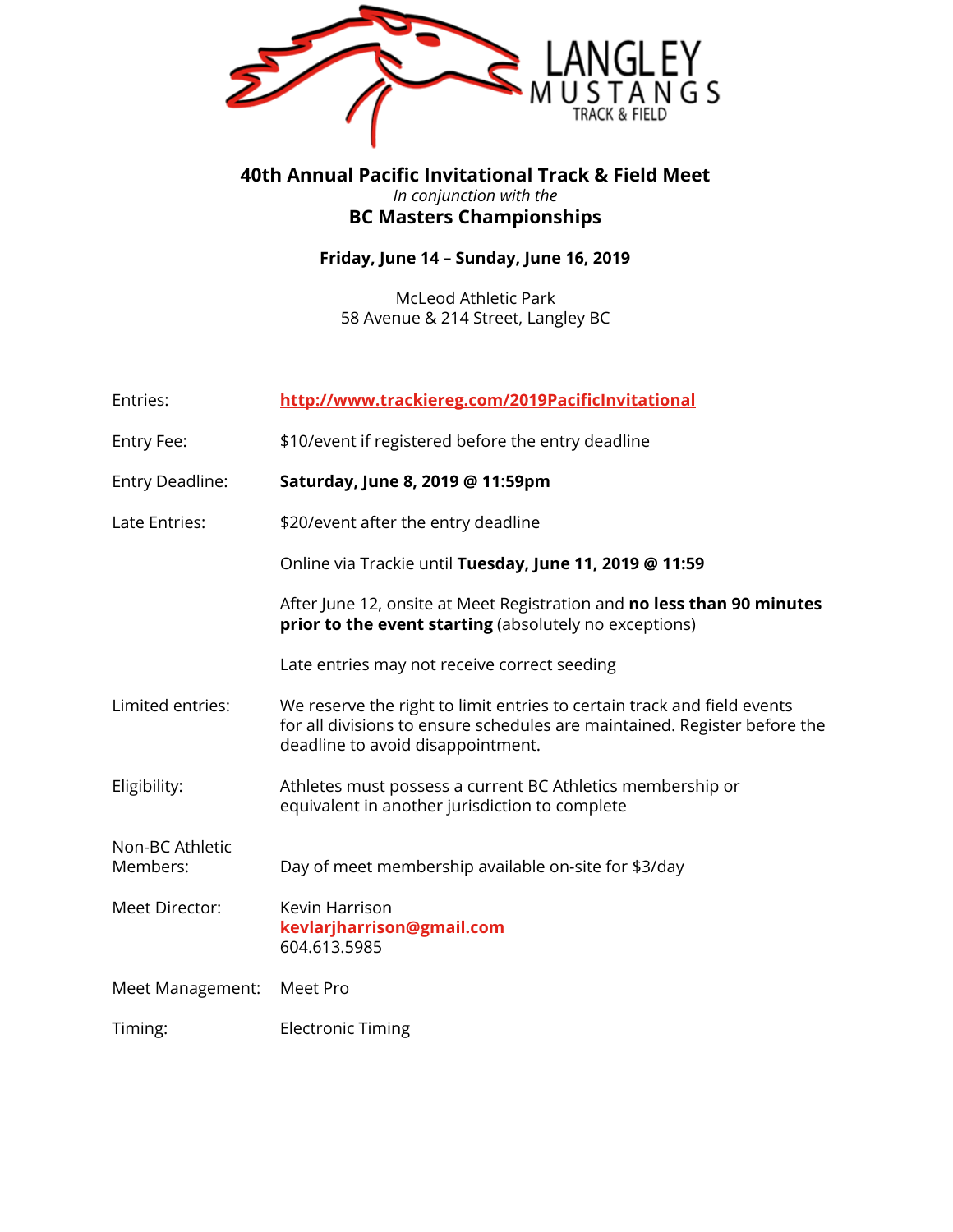| Awards:         | First Nation designed medals for 1st, 2nd & 3rd place, ribbons for 4th<br>through 8th.                                                          |  |  |  |  |  |
|-----------------|-------------------------------------------------------------------------------------------------------------------------------------------------|--|--|--|--|--|
|                 | Medals will be distributed no less than 30 minutes after the results are<br>posted.                                                             |  |  |  |  |  |
|                 | Athletes who are unable to pick up their awards may have them picked<br>up by a coach or teammate, but unclaimed awards will not be mailed out. |  |  |  |  |  |
| Age Divisions:  | <b>Track Rascals</b> (born 2011, 2012, 2013)                                                                                                    |  |  |  |  |  |
|                 | <b>Junior Development (JD):</b> (born 2006 - 2010) single age groupings                                                                         |  |  |  |  |  |
|                 | <b>Midget</b> (born 2004 - 2005),                                                                                                               |  |  |  |  |  |
|                 | <b>Open</b> (16-34 yrs except where technical specifications will not allow)                                                                    |  |  |  |  |  |
|                 | The following events will have a Youth (U18) Category:                                                                                          |  |  |  |  |  |
|                 | Shot Put (Men and Women)                                                                                                                        |  |  |  |  |  |
|                 | Javelin (Men and Women)                                                                                                                         |  |  |  |  |  |
|                 | Hammer (Men and Women)                                                                                                                          |  |  |  |  |  |
|                 | Discus (Men)                                                                                                                                    |  |  |  |  |  |
|                 | 2000m Steeplechase (Men and Women)                                                                                                              |  |  |  |  |  |
|                 | 3000m (Men and Women)                                                                                                                           |  |  |  |  |  |
|                 | The following events will have a <b>Junior (U20)</b> Category:<br>Hammer (Men)                                                                  |  |  |  |  |  |
|                 | Discus (Men)                                                                                                                                    |  |  |  |  |  |
|                 | Shot Put (Men)                                                                                                                                  |  |  |  |  |  |
|                 | 3000m Steeplechase (Men and Women)                                                                                                              |  |  |  |  |  |
|                 | The following events will have a <b>Senior (20+)</b> Category:                                                                                  |  |  |  |  |  |
|                 | 3000m Steeplechase (Men and Women)                                                                                                              |  |  |  |  |  |
| Elite Category: | New this year we will feature three Elite events on Saturday afternoon.                                                                         |  |  |  |  |  |
|                 | Event registrations will be limited and will require a minimum seed time<br>to participate. They include:                                       |  |  |  |  |  |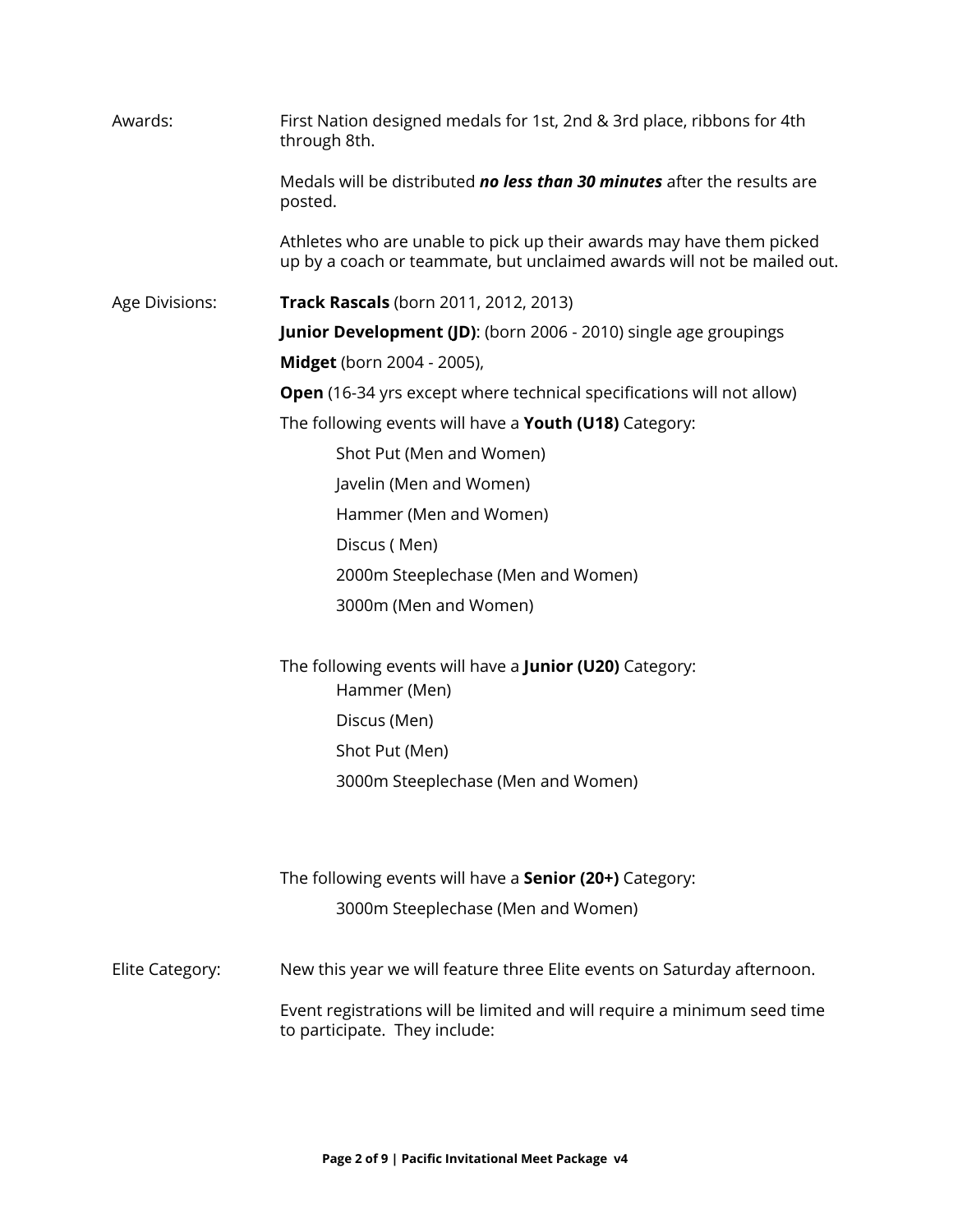#### **200m**

Senior Women - sub 25.50

Junior Women - sub 26.00

Senior Men- sub 22.50

Junior Men- sub 23.50

#### **800 m**

Senior Women - sub 2:10

Junior Women - sub 2:18

Senior Men- sub 1:53

Junior Men- sub 1:58

#### **3000 m**

Youth, Junior Women - sub 18:30

Youth, Junior Men - Sub 9:40

Finalists: 60M/100M finalists will be determined by heat winners plus fastest times to fill available lanes

> 60/100M events with 8 or less competitors will be run as a final at the time of the heats

All other track events will be run as finals

- Event Schedule: **Events may run up to 30 minutes earlier than the scheduled time**. Any scheduling changes will be announced.
- Track Order: Track events will run Wheelchair (100 1500m), then Oldest to Youngest, with Women and then Men in each age group, except for Hurdles which will run by event distance, longest to shortest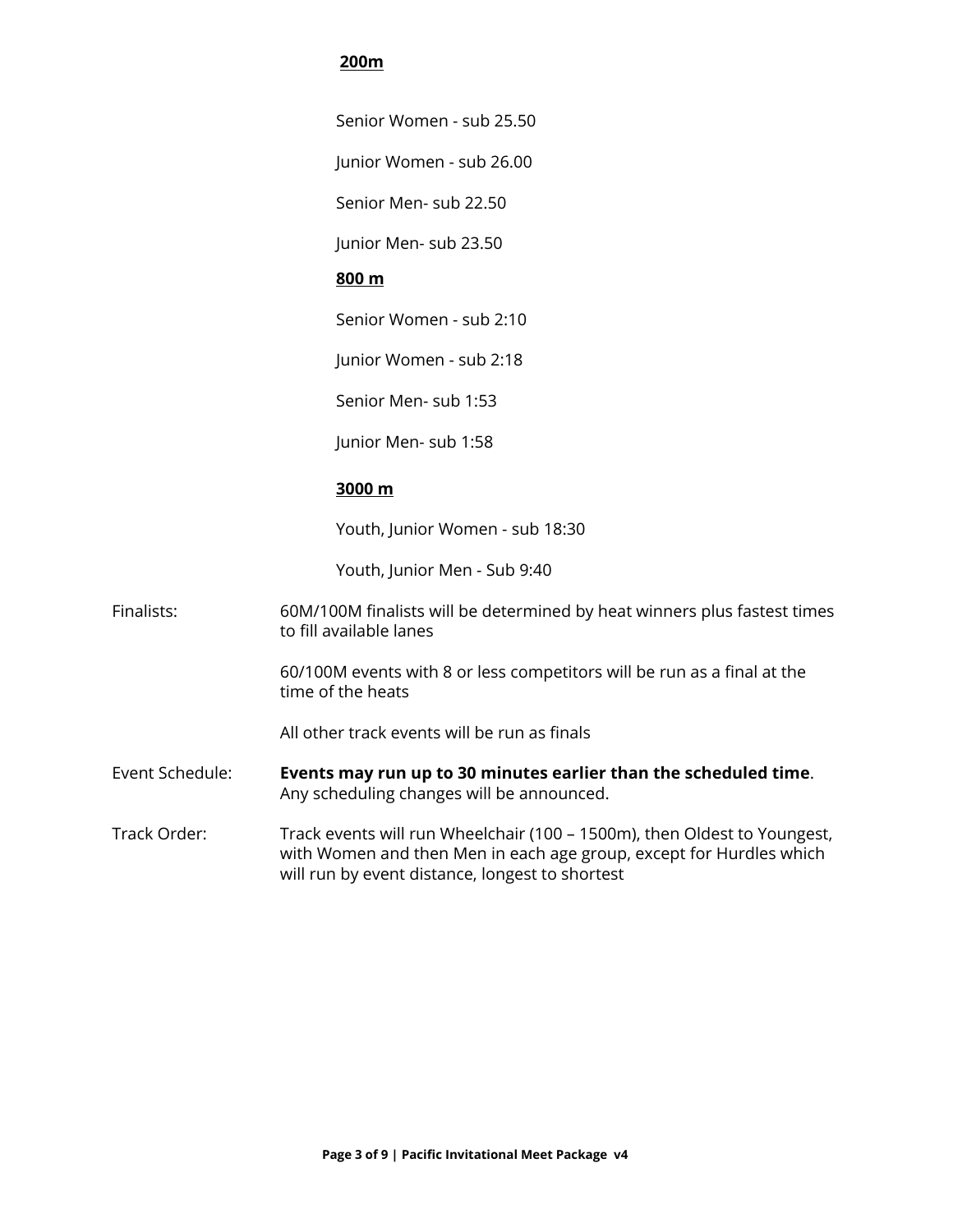| Throws &<br>Horizontal Jumps: | Ages 9-13 will receive 3 attempts                                                                                                                                                                                                |  |  |  |  |
|-------------------------------|----------------------------------------------------------------------------------------------------------------------------------------------------------------------------------------------------------------------------------|--|--|--|--|
|                               | Midget through Open receive 3 attempts; top eight qualify for 3<br>additional attempts                                                                                                                                           |  |  |  |  |
| <b>Conflicting Events:</b>    | Events go as scheduled. To avoid missing jumps or races, athletes should<br>report to BOTH event Officials. Athletes in field events will forego their<br>attempt in a round if the round has been completed before they return. |  |  |  |  |
| Results:                      | Results will be posted at the track and on <b>www.langleymustangs.com</b>                                                                                                                                                        |  |  |  |  |
| Protests:                     | After discussion with the event referee, further protest must be<br>submitted in writing to the Chief of Officials and the Jury of Appeal within<br>30 minutes of the posting of the results.                                    |  |  |  |  |
|                               | A \$25.00 protest fee is to accompany all protests. If the protest is upheld,<br>the protest fee will be returned.                                                                                                               |  |  |  |  |
|                               | A jury of appeal consisting of three competent and qualified persons will<br>be available for decisions arising from protests. All Jury of Appeal<br>decisions are final.                                                        |  |  |  |  |

Track Rascals

# (ages 6, 7, & 8)

## \$10

 *Includes 4 events & Rosette:*

**Ball Throw Hurdles** Standing Long Jump 50 meter Sprint

starting on the infield, Sunday at 11:30 am

Registration required on-site only, all day Saturday and Sunday before 11:00 am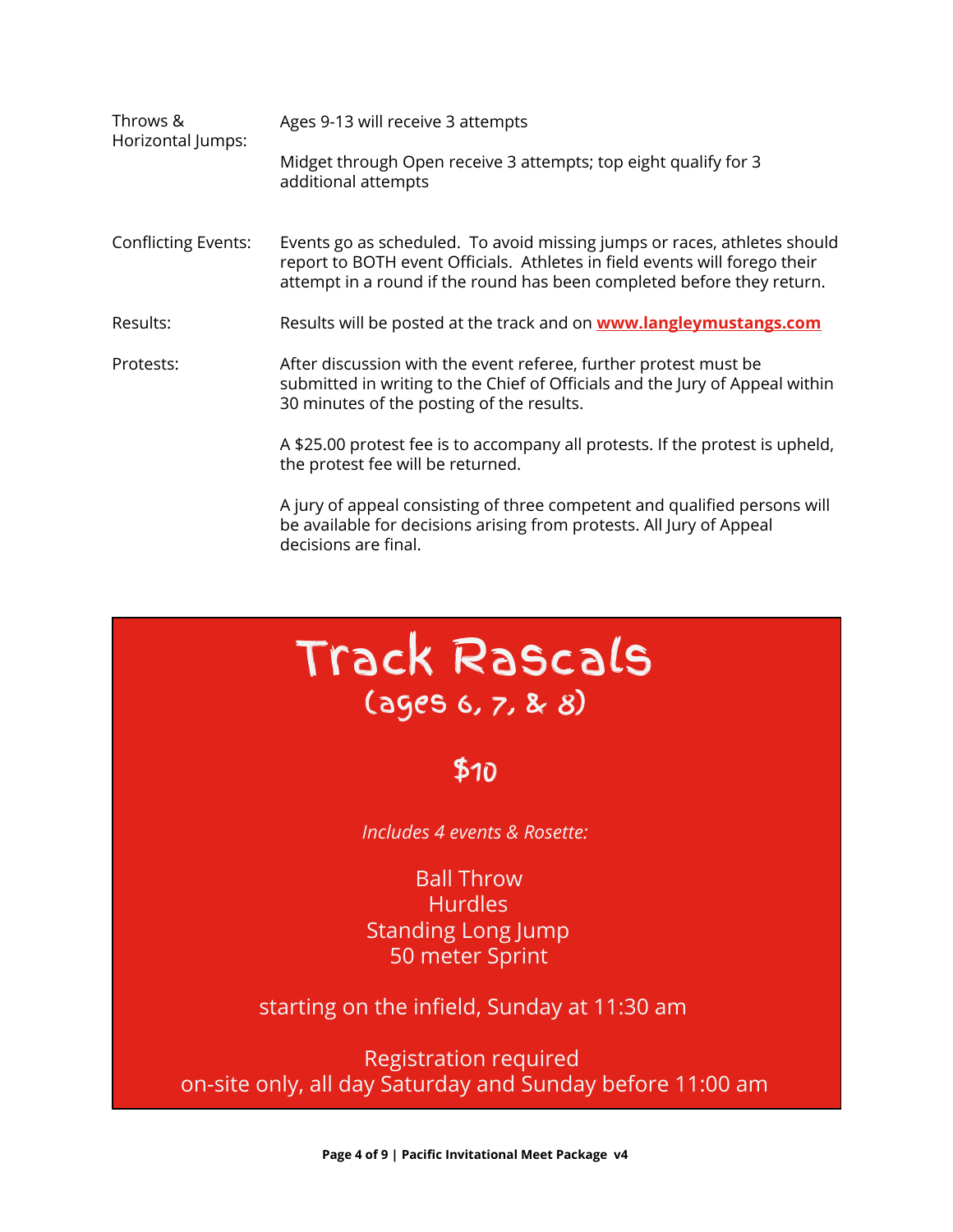#### **Level 1 Officials Workshop – Saturday, June 15, 2019**

Please note that there will be a Level 1 Officials Workshop from 8:30-10:00 am on Saturday, June 15, 2019.

Instructors will present organizational information which prepares the novice official for successful participation and future upgrading. Basic rules and best practices for individual Track & Field events are presented on site. Handouts will be provided, but participants should come prepared to take notes. Participants are encouraged to volunteer for job shadow assignments on Officials teams at the event which follows.

Meet at the 100 meter start line.

Hosted by BC Athletics Officials Committee & Langley Mustangs

Instructors: Brian Thomson

Contact: John Cull 604-599-6638 / **[johncull@telus.net](mailto:johncull@telus.net)** for more information

Register at<http://tinyurl.com/y39k54jl>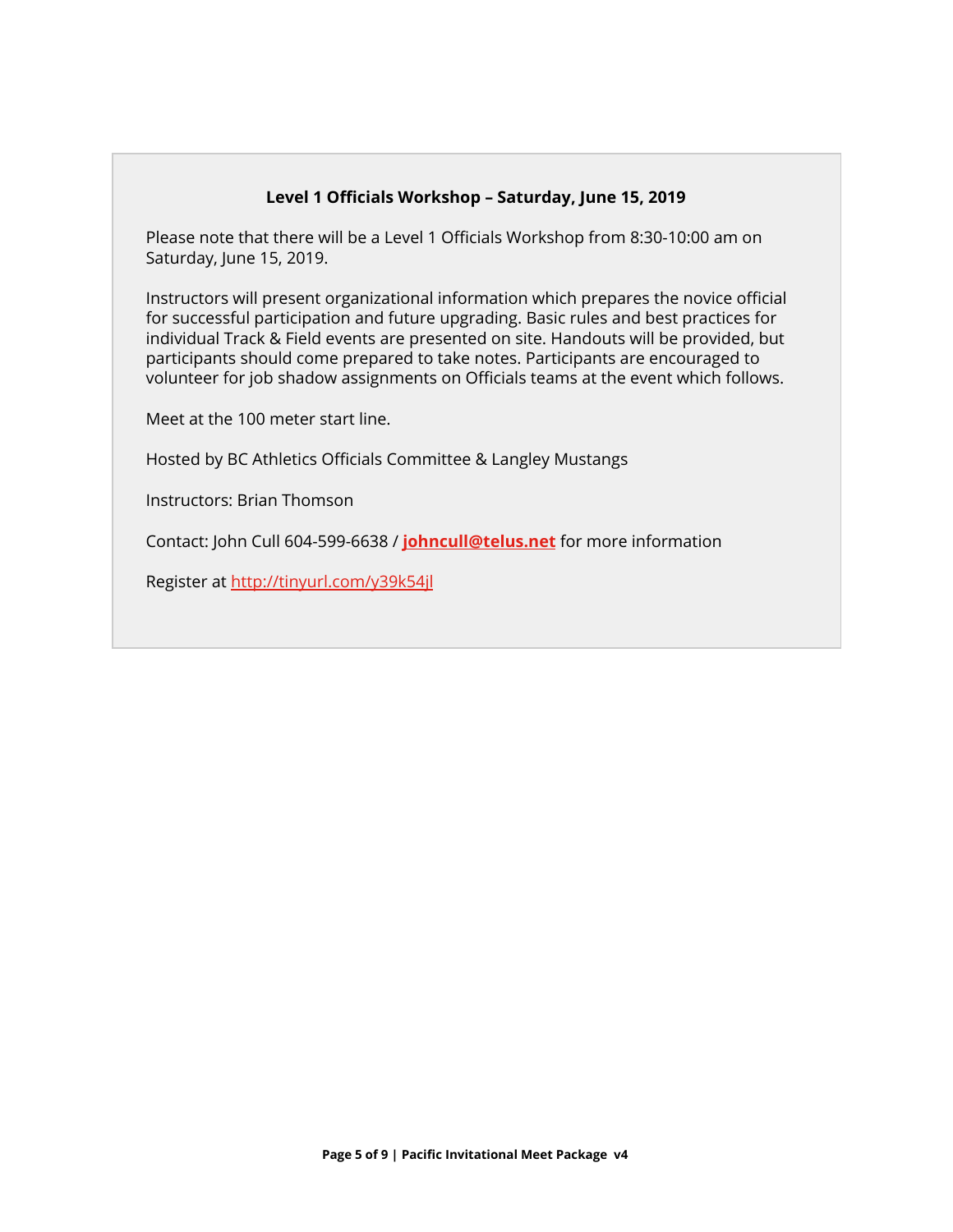# **Track Schedule**

### **Friday, June 14, 2019**

| <b>Time</b><br>Event |                              | Age Group(s)        |  |  |  |
|----------------------|------------------------------|---------------------|--|--|--|
| 6:30 PM              | 200m Timed Finals<br>Masters |                     |  |  |  |
| 7:30 PM              | 1000m                        | $2008 - 2010$       |  |  |  |
|                      | 1200m                        | Midget, 2006 - 2007 |  |  |  |
|                      | 1500m                        | Masters             |  |  |  |
|                      | 1500m                        | Wheelchair, Open    |  |  |  |

### **Saturday, June 15, 2019**

| <b>Time</b> | <b>Event</b>                        | <b>Age Group(s)</b>                  |  |  |  |  |
|-------------|-------------------------------------|--------------------------------------|--|--|--|--|
| 8:30 AM     | 3000m RW                            | Masters                              |  |  |  |  |
|             | <b>Sprint Hurdles</b>               |                                      |  |  |  |  |
|             | 110mh                               | Masters, Open Men                    |  |  |  |  |
| 9:15 AM     | 100mh                               | Masters, Open Women, Midget Men      |  |  |  |  |
|             | 80mh                                | Masters, Midget Women, 2006-2007     |  |  |  |  |
|             | 60mh                                | 2008-2010                            |  |  |  |  |
| 11:30 AM    | 800m                                | Masters, Open, Midget, 2006-2007     |  |  |  |  |
|             | 600m                                | Wheelchair, 2008-2010                |  |  |  |  |
| 12:45 PM    | 60m Heats                           | 2008-2010                            |  |  |  |  |
| 2:15 PM     | Wheelchair, Open, Midget, 2006-2008 |                                      |  |  |  |  |
|             | 200 <sub>m</sub>                    |                                      |  |  |  |  |
| 3:45 PM     | 800m                                | Elite - See meet package for details |  |  |  |  |
|             | 3000m                               |                                      |  |  |  |  |
|             | 4 x 200m Relay                      | Open, Midget (U16), 2006-2008        |  |  |  |  |
| 5:15 PM     | 4 x 400 Relay                       | Masters                              |  |  |  |  |
|             | Steeplechase                        |                                      |  |  |  |  |
| 6:10 PM     | 1500mSC                             | Midget                               |  |  |  |  |
|             | 2000mSC                             | Masters, Youth M/W                   |  |  |  |  |
|             | 3000mSC                             | Masters, Senior M/W, Junior          |  |  |  |  |

## **Sunday, June 16, 2019**

| <b>Time</b>                                        | <b>Event</b>                                | <b>Age Group(s)</b>                                            |  |  |  |
|----------------------------------------------------|---------------------------------------------|----------------------------------------------------------------|--|--|--|
| 9:00 AM                                            | 100m Heats                                  | Wheelchair, Masters, Open, Midget, 2006-2010                   |  |  |  |
| 11:15 AM                                           | 3000m<br>2000m                              | Masters, Youth<br>Midget, 2006                                 |  |  |  |
| <b>Track Rascals Race</b><br>12:30 PM<br>2011-2013 |                                             |                                                                |  |  |  |
| $1:00$ PM                                          | Distance Hurdles<br>400mh<br>300mh<br>200mh | Masters, Open<br>Masters, Midget<br>Masters, Midget, 2006-2007 |  |  |  |
| 2:00 PM                                            | 100m Finals                                 | Masters, Open, Midget, 2006-2010                               |  |  |  |
| 400m<br>3:00 PM<br>300m                            |                                             | Wheelchair, Masters,<br>Open Midget, 2006-2007                 |  |  |  |
| 4:30 PM                                            | $4 \times 100$ m                            | Masters                                                        |  |  |  |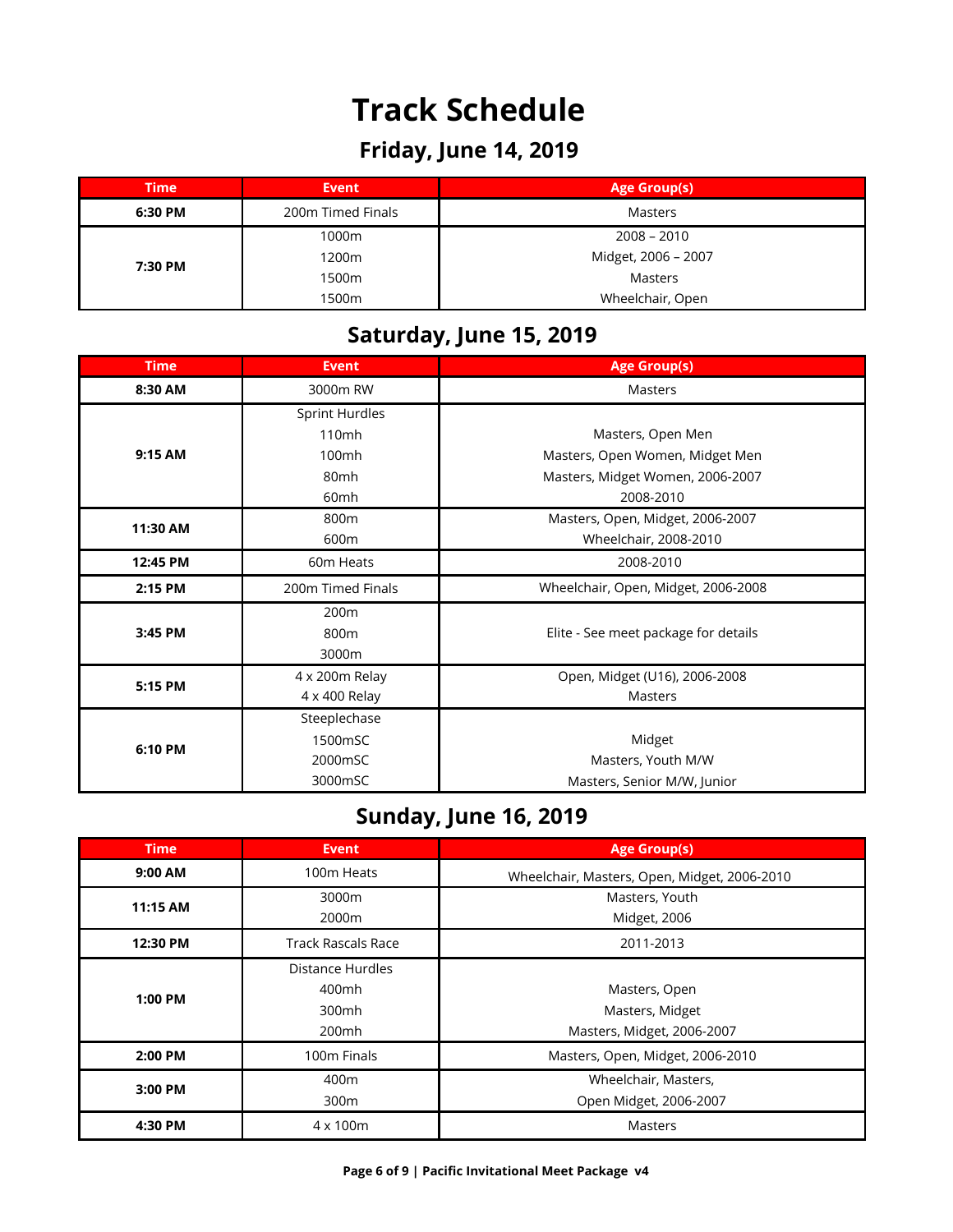# **Field Schedule**

**Friday, June 14, 2019**

| <b>Time</b> | <b>Shot Put</b>         | <b>Long Jump</b> | <b>Hammer</b> | <b>Weight</b><br><b>Throw</b> |
|-------------|-------------------------|------------------|---------------|-------------------------------|
| 3:00 PM     |                         |                  |               | Masters W                     |
| 4:00 PM     |                         |                  |               | Masters M                     |
| 5:30 PM     |                         |                  | Masters W     |                               |
| 6:00 PM     | Para Shot<br>Club Throw | Midget W         |               |                               |
| 7:00 PM     |                         | Midget M         | Masters M     |                               |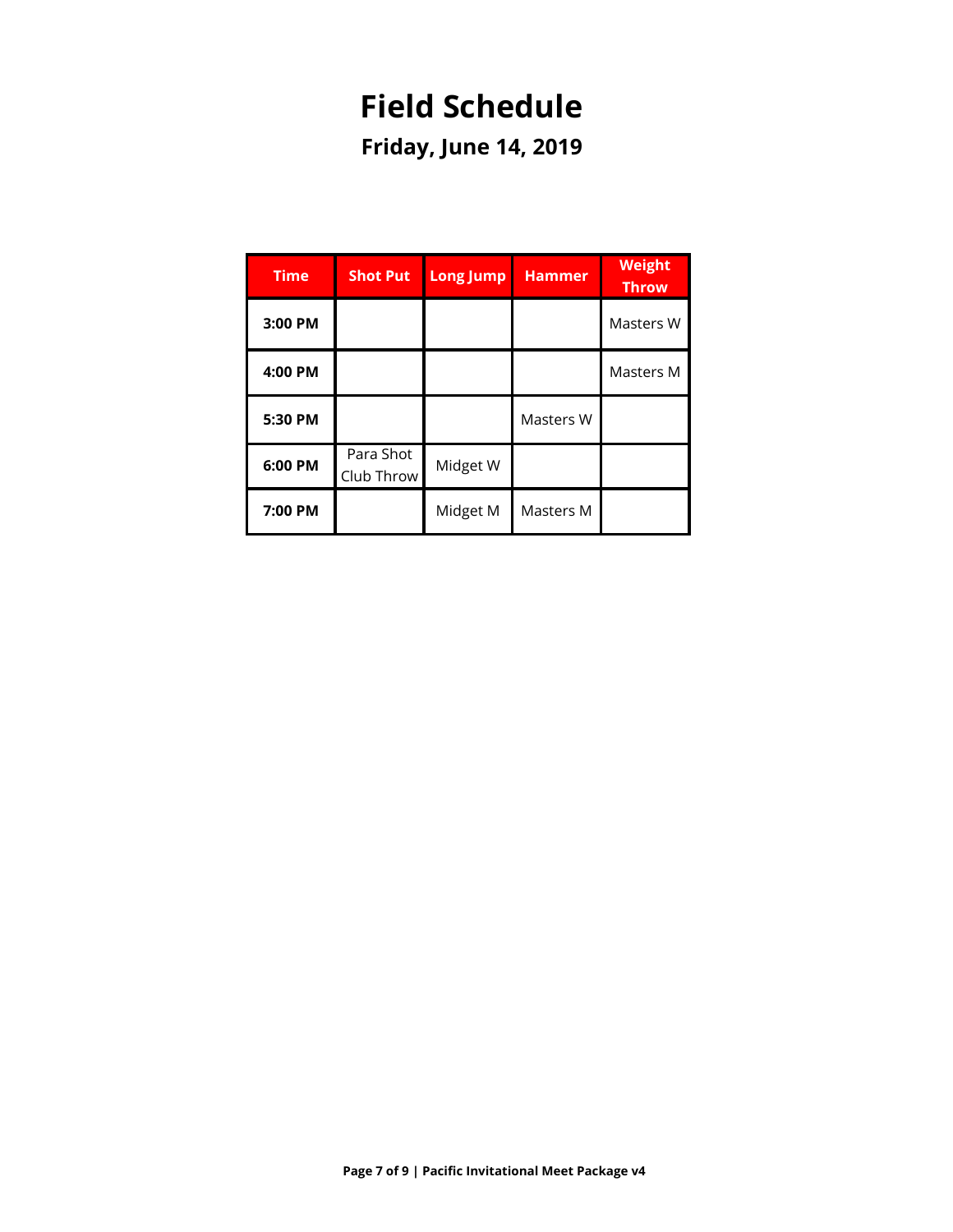# **Field Schedule**

## **Saturday, June 15, 2019**

| <b>Time</b> | <b>High Jump</b><br>Pit A | <b>High Jump</b><br>Pit B | <b>Long Jump</b><br>Pit A | <b>Long Jump</b><br>Pit B | <b>Pole Vault</b>                                           | <b>Shot Put</b> | <b>Discus</b>                     | <b>Javelin</b> |
|-------------|---------------------------|---------------------------|---------------------------|---------------------------|-------------------------------------------------------------|-----------------|-----------------------------------|----------------|
| 8:30 AM     |                           |                           | 9G<br>(2010)              |                           |                                                             |                 | 12 & 13G<br>(2007/2006)           |                |
| 9:00 AM     | 10B<br>(2009)             | 12B<br>(2007)             |                           | 11G<br>(2008)             | 13B & G<br>(2006)<br>Midget<br>M&W<br>Masters<br>(under 3m) | Midget M        |                                   | Masters M      |
| 9:30 AM     |                           |                           | 10 <sub>G</sub><br>(2009) |                           |                                                             |                 | 12 & 13B<br>(2007/2006)           |                |
| 10:00 AM    | Masters M                 |                           |                           | 12G<br>(2007)             |                                                             | 10B<br>(2009)   |                                   |                |
| 10:30 AM    |                           | 13G<br>(2006)             | 13B<br>(2006)             |                           |                                                             |                 | Para-Discus                       | Masters W      |
| 11:00 AM    |                           |                           |                           |                           | Open M,<br>Masters M<br>(over 3m)                           | Midget W        |                                   |                |
| 11:30 AM    |                           | 10 <sub>G</sub><br>(2009) | Masters M                 |                           |                                                             |                 | Midget,<br>Youth, Jr, &<br>Open M | 13B<br>(2006)  |
| 12:00 PM    | Open M                    |                           |                           | 12B<br>(2007)             |                                                             | 11G<br>(2008)   |                                   |                |
| 12:30 PM    |                           |                           |                           |                           |                                                             |                 | 10 & 11B<br>(2009/2008)           | Midget W       |
| 1:00 PM     |                           | Masters W                 | Open W                    | 11B (2008)                | Open W                                                      | 12G<br>(2007)   |                                   |                |
| 1:30 PM     | 11G<br>(2008)             |                           |                           |                           |                                                             |                 | Midget,<br>Open W                 | Youth W        |
| 2:00 PM     |                           |                           | 10B<br>(2009)             | 13G<br>(2006)             |                                                             | 12B<br>(2007)   |                                   |                |
| 2:30 PM     |                           | <b>9B</b><br>(2010)       |                           |                           |                                                             |                 | 10 & 11G<br>(2008/2009)           | 12G<br>(2007)  |
| 3:00 PM     |                           |                           | Open M                    | Masters W                 |                                                             | 11B<br>(2008)   |                                   |                |
| 3:30 PM     |                           |                           |                           |                           |                                                             |                 | Masters W                         | 13G<br>(2006)  |
| 4:00 PM     |                           |                           |                           |                           |                                                             | 13B<br>(2006)   |                                   |                |
| 4:30 PM     |                           |                           |                           |                           |                                                             |                 | Masters M                         |                |